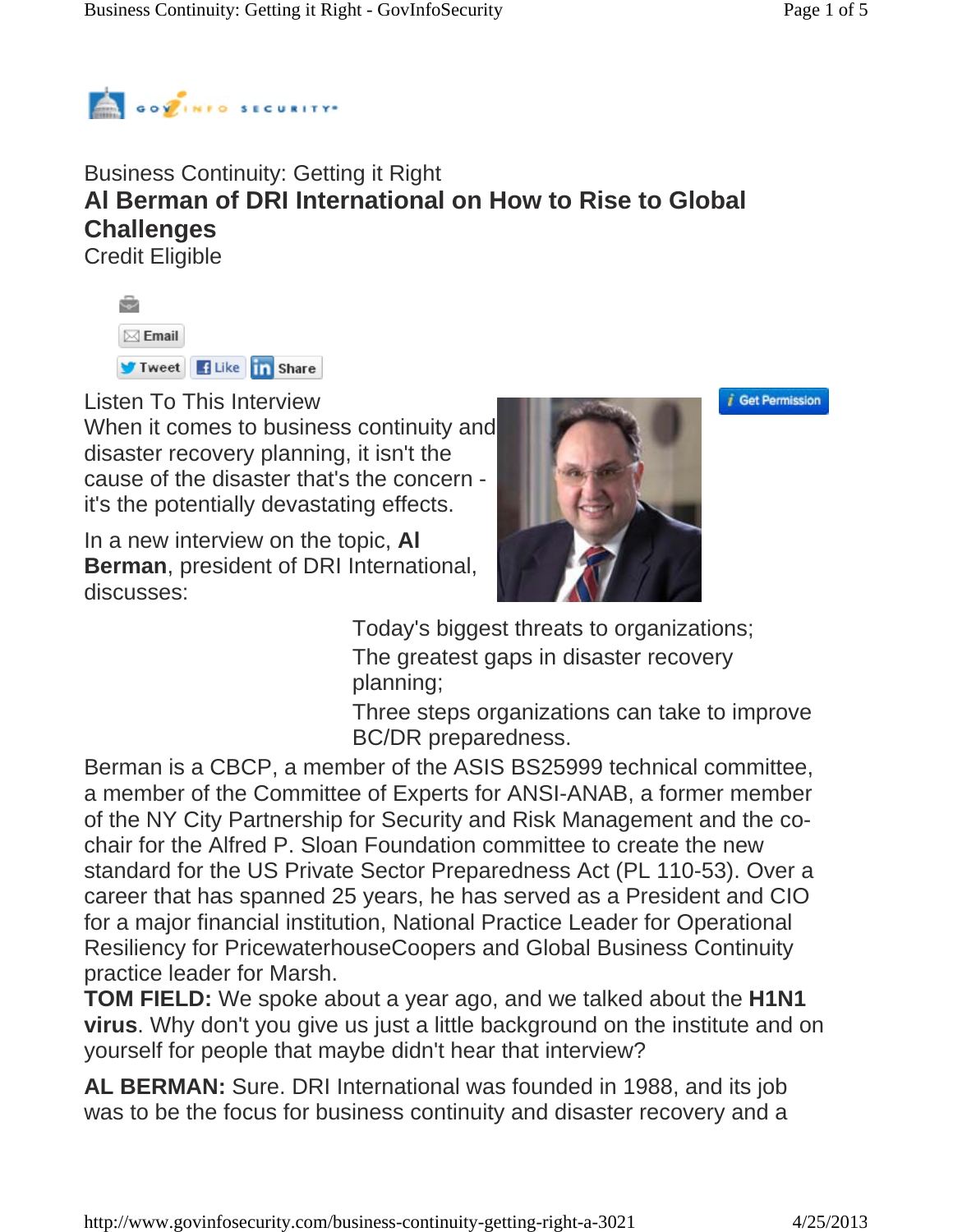compendium of knowledge, and seeking out those issues that would most affect people 20 years ago. Since then, we've grown to an organization that now has certified professionals in over 100 countries. We do training in over 45 countries. We have about 8,000 active members and are expanding throughout the world and specifically in Asia as we speak.

I actually came to DRI about four years ago. Before that I was president of a banking subsidiary. I am a former CIO. And I joined the board about four years ago and became the Executive Director probably about six months after that, and subsequently President.

## Disaster Types

**FIELD:** Now, Al, I was told years ago that when you look at **business continuity and disaster recovery**, it breaks down into three distinct categories: your natural disasters, your manmade disasters, and pandemic. Do these categories still hold true when you think of business continuity and disaster recovery as a global challenge?

**BERMAN:** Well, let me give you an insight into business continuity, which actually is cause independent. Before I headed PriceWaterhouse Cooper's practice, I actually worked for a research form, and by 1995 we found 146 causes of disasters. That's 1995 -- no dirty bombs, no nuclear backpacks. So, business continuity really focuses not on causes, but really on effects. When we look at effects, we find it in really four different distinct places.

One, we find it in the facility. A facility has been flooded, it's been burnt down to the ground, it's been affected with SARS or H1N1, but you can't use the facility.

The second one we see is in the business operation. People can't get to work. You have supply chain problems; you have infrastructure problems, but those that really affect the business process.

The third affect we see is in technology -- the traditional viruses, failures of systems, those things that have to deal with communication.

And the fourth one looks at the corporation, intellectual property issues, succession planning, merges and acquisition. It was only a year or so, again, that they almost shut down my Blackberry because of intellectual property issues. So we look at from a business continuity point, really. the effects or the impacts of things and not necessarily the causes, because, as we well know, we don't know what the next cause is going to be.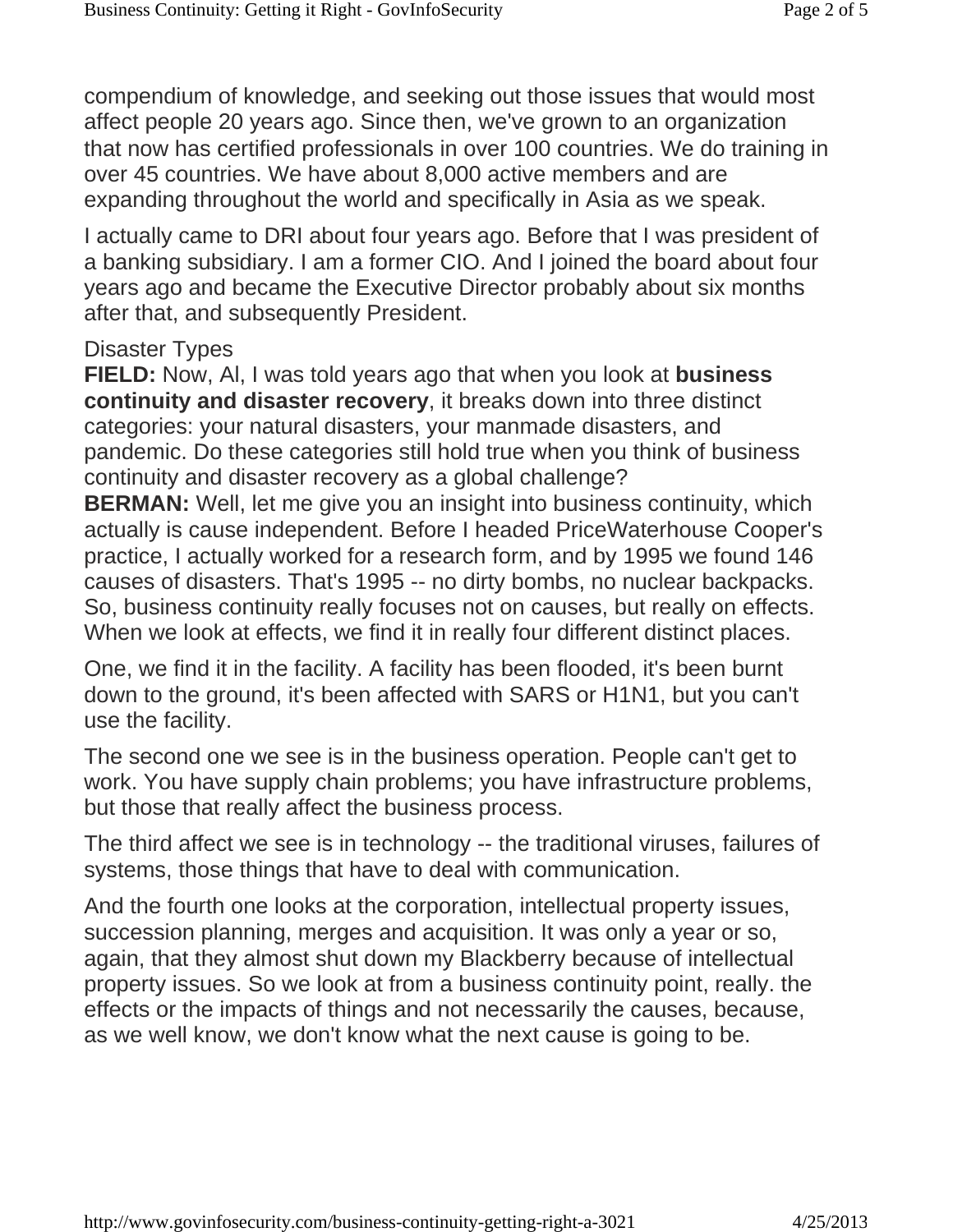## **Biggest Threats**

**FIELD:** Well, that's a good point and a good perceptive. When you look at in that light Al, what do see as today's biggest threats to global organizations?



for secure...

Latest Tweets and Mentions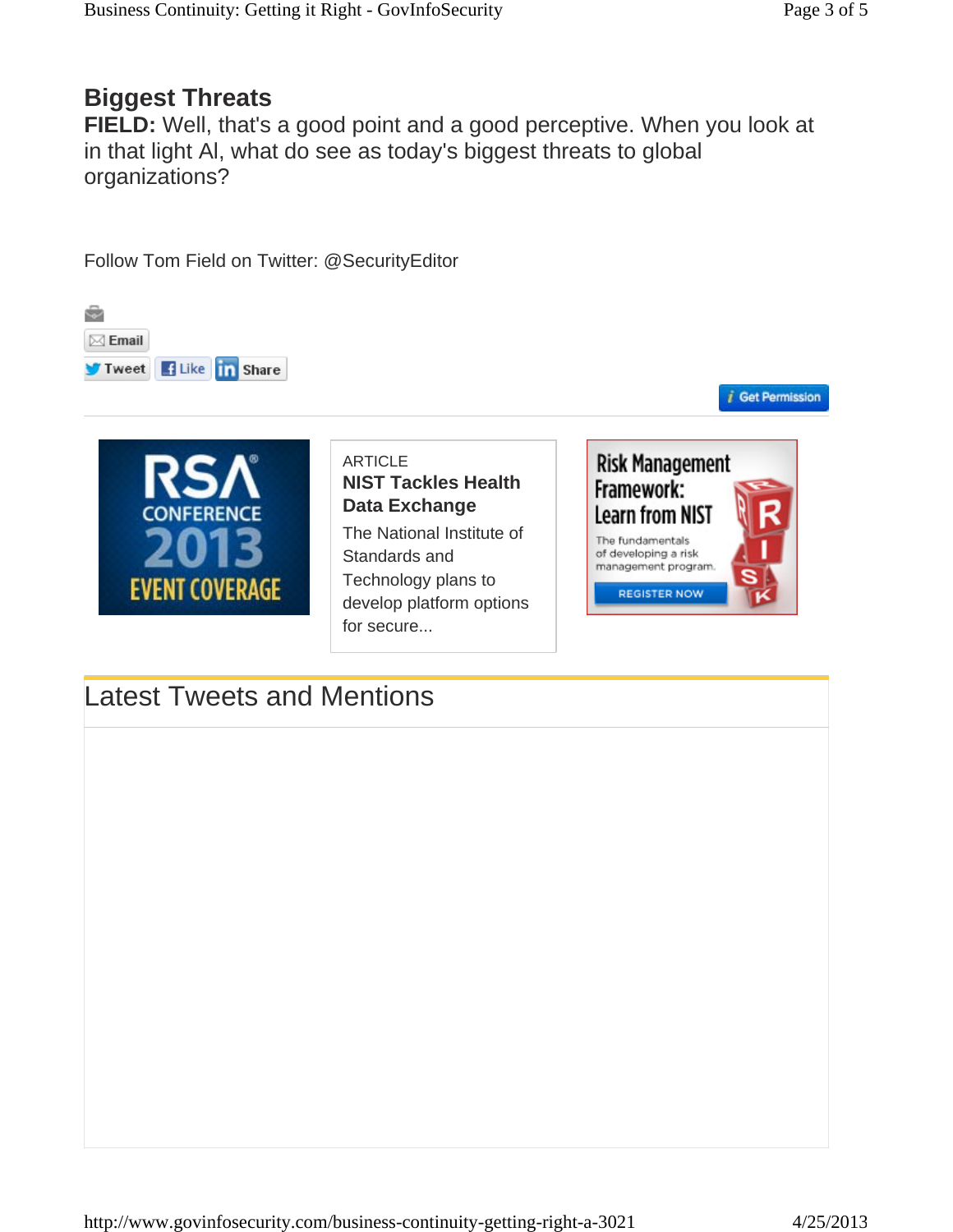ChaseAnderson9: Cyber-Attacks: The New Maturity http://t.co/oShz4QRSID about an hour ago. via IFTTT Reply View Tweet



ISMG\_News: Would You Believe Anthony Weiner Now? http://t.co/cL81sNSTm1 #Social #Authentication about an hour ago. via web Reply View Tweet



FedTechMagazine: NIST aims to ease access control http://t.co/KeOqPiNJtO via @govinfosecurity #govt about an hour ago. via HootSuite Reply View Tweet



ChaseAnderson9: The New Era of Third-Party Risks http://t.co/FsFMIuUG1i about 1 hours ago. via IFTTT Reply View Tweet



MEMA\_Music: Social Media Needs 2-Factor Authentication http://t.co/bqqRcfZ1Mt about 1 hours ago. via Tweet Button Reply View Tweet

View more results Last updated Apr /25 @ 10:44 am pst

**ARTICLE NIST Tackles Health Data Exchange**